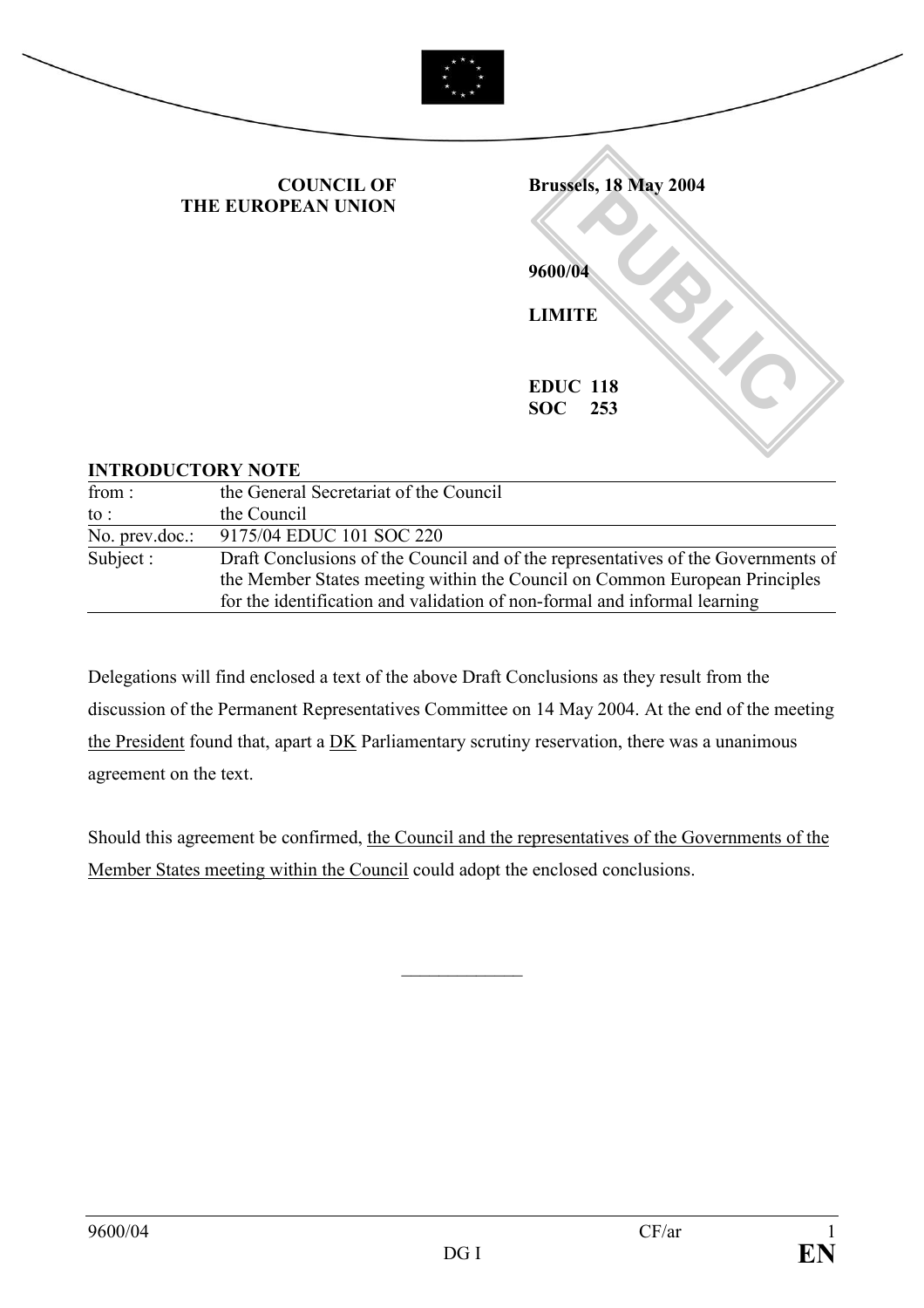#### Draft Conclusions

of the Council and of the representatives of the Governments of the Member States meeting within the Council on Common European Principles for the identification and validation of non-formal and informal learning

## THE COUNCIL AND THE REPRESENTATIVES OF THE GOVERNMENTS OF THE MEMBER STATES MEETING WITHIN THE COUNCIL,

#### Aware that

In the context of the principle of learning throughout life, the identification and validation of nonformal and informal learning aim to make visible and to value the full range of knowledge and competences held by an individual, irrespective of where or how these have been acquired. The identification and validation of non-formal and informal learning take place inside and outside formal education and training, in the workplace and in civil society.

Identification and validation are key instruments in enabling the transfer and acceptance of all learning outcomes across different settings. Identification records and makes visible the individual's learning outcomes. This does not result in a formal certificate or diploma, but it may provide the basis for such formal recognition. Validation is based on the assessment of the individual's learning outcomes and may result in a certificate or diploma<sup>1</sup>.

Education, training and employability were recognised by the European Lisbon Council in March 2000 as an integral part of economic and social policies needed to attain the strategic goal of Europe becoming the world's most dynamic knowledge-based economy by 2010.

In follow-up to the report on the concrete future objectives of European education and training systems (March 2001), the detailed work programme adopted by the Council (14 June 2002), called for the development of ways to officially validate non-formal learning experiences.

 $\frac{1}{1}$  The term validation is used in a very specific sense in the above text but is used differently in the Member States. For some, the term is broadly used to encompass the identification as well as the assessment and recognition of non-formal and informal learning.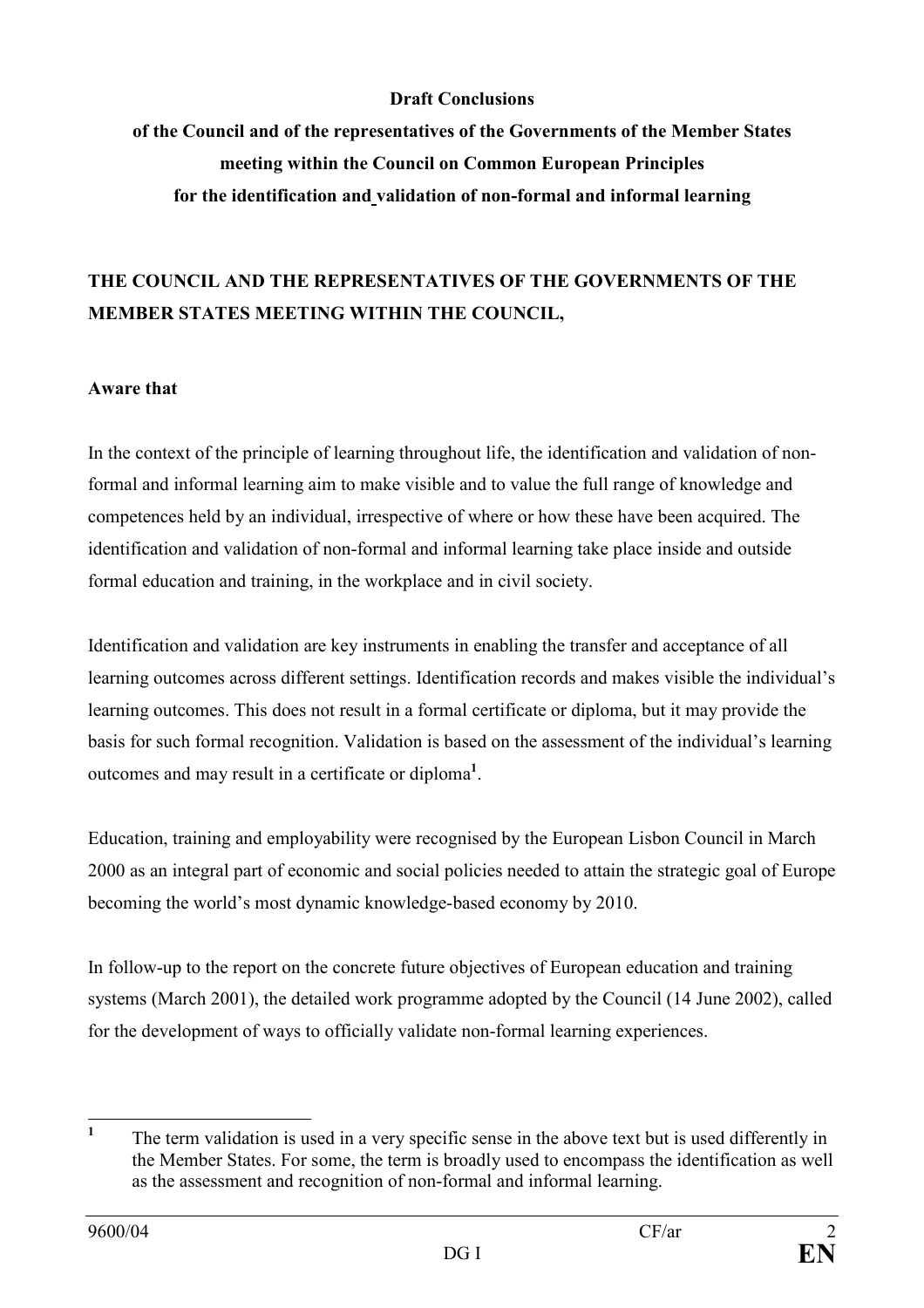The Commission White Paper entitled 'A new impetus for European Youth' (21 November 2001) which set out a new framework for European co-operation on youth affairs, stressed the importance of non-formal learning and education.

The Council Resolution on Lifelong Learning (27 June 2002) invites the Member States to encourage co-operation and effective measures to validate learning outcomes.

The European social partners' 'Framework of actions for the lifelong development of competences and qualifications' (14 March 2002) underlines the point that the recognition and validation of competences and qualifications is both a shared objective and a main priority for action at the European level.

The Copenhagen Declaration (30 November 2002) and the Council Resolution (19 December 2002) on the promotion of enhanced European co-operation in vocational education and training acknowledged that priority should be given to developing a set of common principles regarding validation of non-formal and informal learning with the aim of ensuring greater comparability between approaches in different countries and at different levels.

The Council and Commission Joint Interim Report (26 February 2004) to the Spring European Council, 'Education and Training 2010', states that the development of common European references and principles can usefully support national policies. Although such common principles do not create obligations for Member States, they contribute to developing mutual trust between the key players and encouraging reform. The Joint Interim Report specifically calls for the development of common European principles for the validation of non-formal and informal learning.

### Recognise that

The Member States, the Commission, the EEA-EFTA and accession countries and the social partners at European level, in following-up the Copenhagen Declaration, the Council Resolution and the work programme on the Future Objectives, have made progress in developing common European principles for the identification and validation of non-formal and informal learning.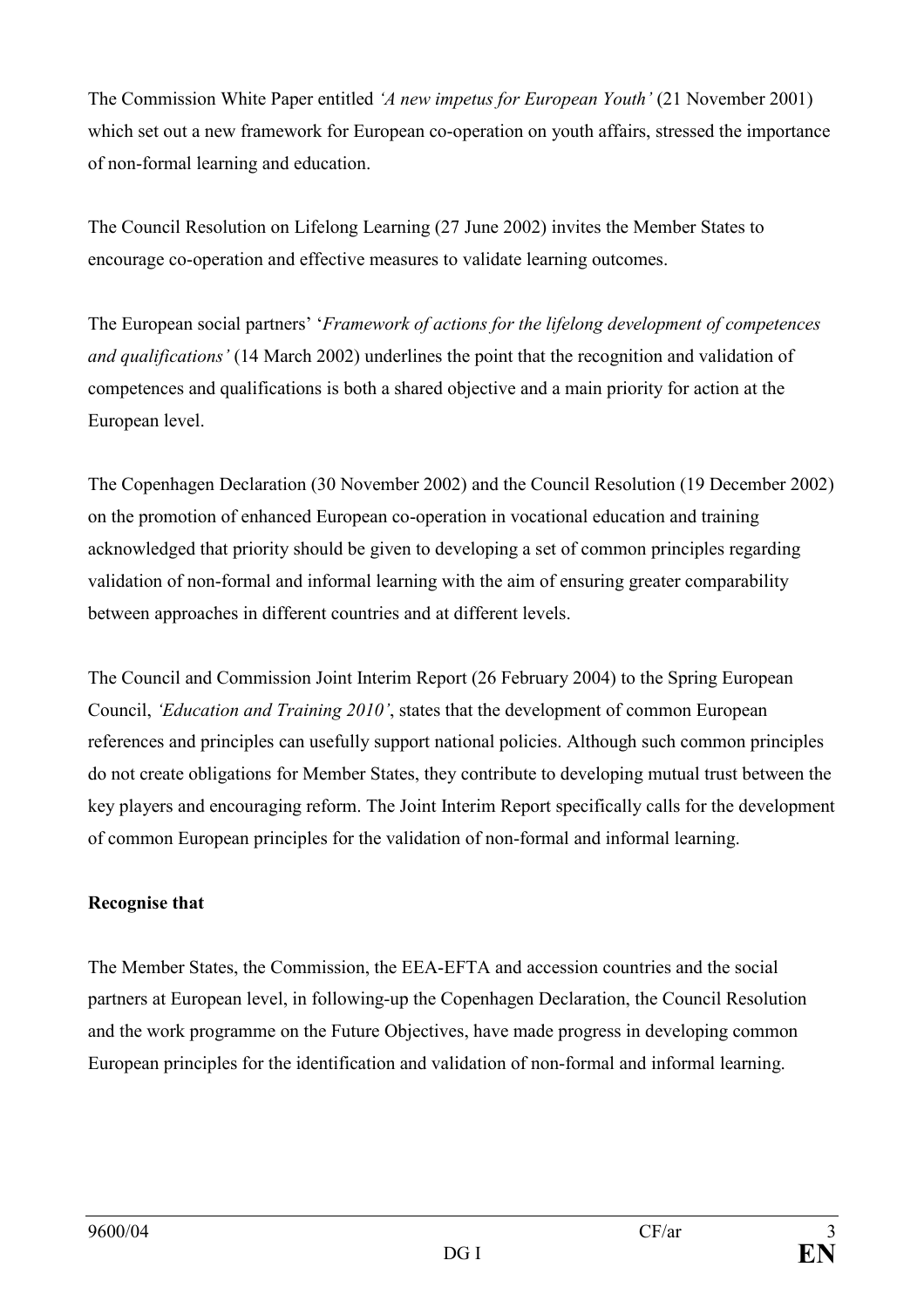The identification and validation of non-formal and informal learning serves the needs of the individual learner. They support social integration, employability and the development and use of human resources in civic, social and economic contexts. They also meet the specific needs of those individuals who seek integration or re-integration into education and training, the labour market and society.

A diversity of approaches and practices of identification and validation exists and is emerging at European national, regional and local level.

A diversity of stakeholders is also involved. They are, amongst others, providers and competent authorities in formal education and training, social partners in the workplace and non-governmental organisations in civil society. While identification is a matter for all stakeholders, as well as for the individual, in a certain number of Member States validation is only a matter for the competent authorities in accordance with national legislation.

#### Stress that

Common European principles are necessary to encourage and guide the development of highquality, trustworthy approaches and systems for the identification and validation of non-formal and informal learning.

They are necessary to ensure the comparability and wide acceptance of different approaches and systems in the Member States. They also enable the transfer and acceptance of all learning outcomes across different settings. They take particular account of the needs and entitlements of individuals.

The following common European principles, are addressed to the Member States, the Commission and stakeholders who are engaged in the identification and validation of non-formal and informal learning. They are, to be applied on a voluntary basis. They fully respect the rights, responsibilities and competences of the Member States and stakeholders. They inform the development of systems and approaches to identification and validation and do not prescribe any particular approach or system.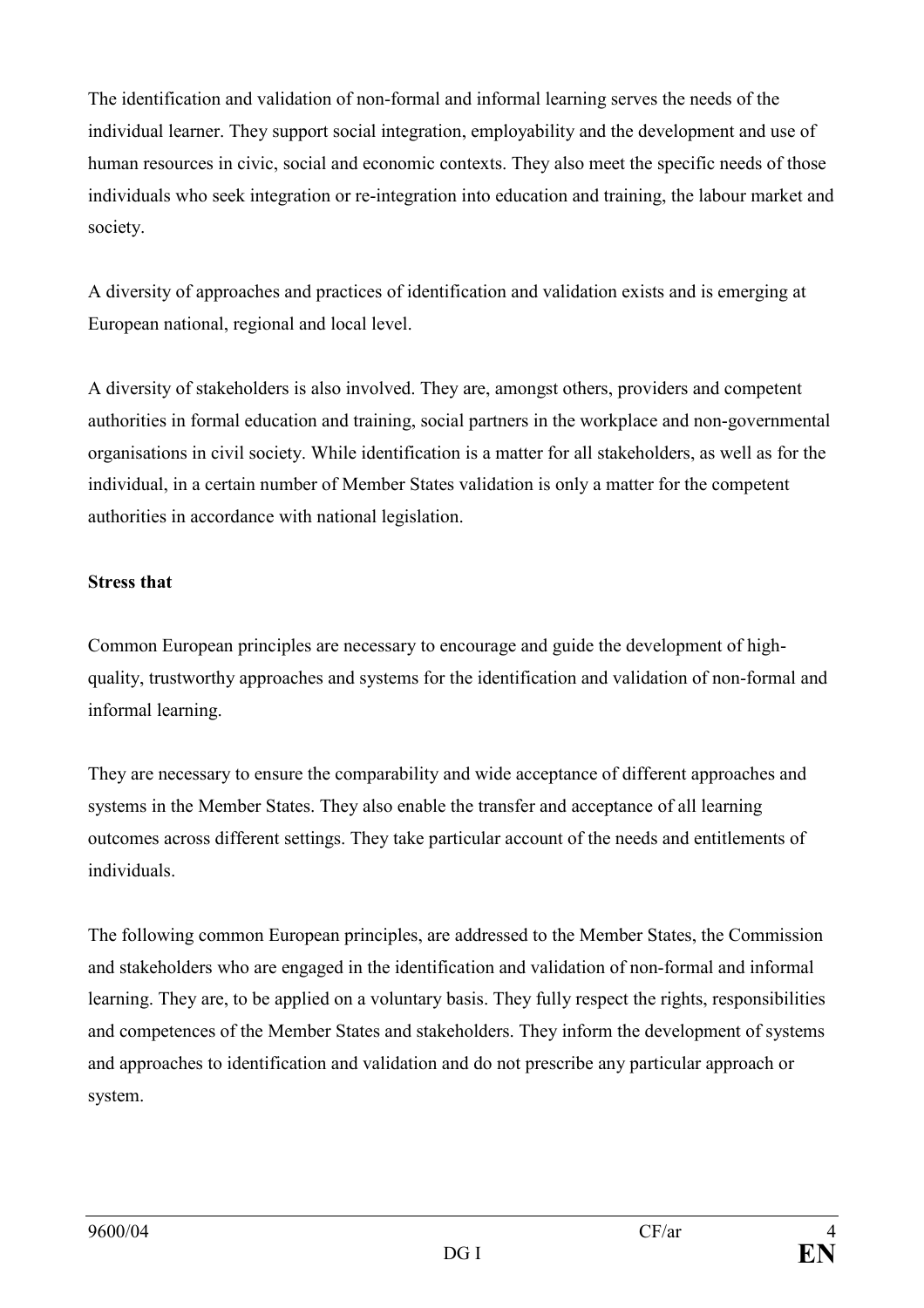The common European principles reflect the cooperative work at European level in follow-up to the Copenhagen Declaration, the Council Resolution of 19 December 2002, the work programmes on the Future Objectives and, in particular, the Joint Interim Report " Education and Training 2010 ", February 2004. The principles are set out under the following main headings:

## • Individual entitlements

The identification and validation of non-formal and informal learning should, in principle, be a voluntary matter for the individual. There should be equal access and equal and fair treatment for all individuals. The privacy and rights of the individual are to be respected.

## • Obligations of stakeholders

Stakeholders, should establish, in accordance with their rights, responsibilities and competences, systems and approaches for the identification and validation of non-formal and informal learning. These should include appropriate quality assurance mechanisms. Stakeholders should provide guidance, counselling and information about these systems and approaches to individuals.

### • Confidence and trust

The processes, procedures and criteria for the identification and validation of non-formal and informal learning must be fair, transparent and underpinned by quality assurance mechanisms.

### • Credibility and legitimacy

Systems and approaches for the identification and validation of non-formal and informal learning should respect the legitimate interests ensure the balanced participation of the relevant stakeholders.

The process of assessment should be impartial and mechanisms should be put in place to avoid any conflict of interest. The professional competence of those who carry out assessment should also be assured.